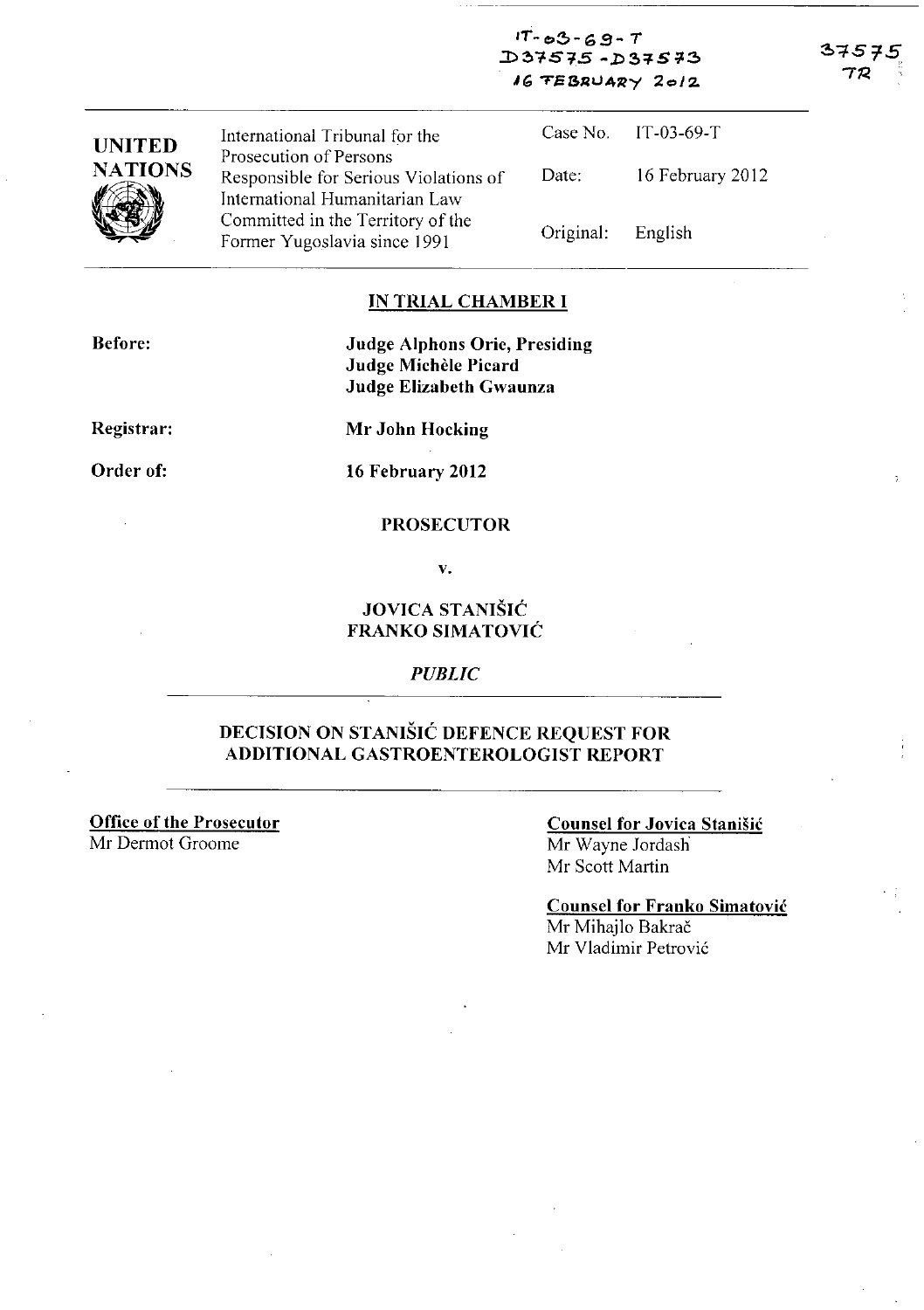1. On 31 January 2012, the Stanisic Defence submitted that Mr. Stanisic's treating gastroenterologist had indicated that a continuation of his current medication to treat Mr. Stanišić's pouchitis could result in very negative allergic reactions.<sup>1</sup> Mr. Stanišić's treating gastroenterologist further indicated that surgery should be considered.<sup>2</sup> The Stanistic Defence indicated that the type of surgery required was not available in The Netherlands but in a specialised clinic in Cleveland, U.S.A.<sup>3</sup> It further submitted that Mr. Stanisić's treating gastroenterologist would hold a telephone conference with a colleague from the Cleveland clinic on 2 February 2012.<sup>4</sup> It accordingly requested an urgent report from the Chamber's reporting gastroenterologists on the suggested surgery ("Request").<sup>5</sup> The Chamber invited both the Stanisic Defence and the Prosecution to submit specific proposed questions to be put to the Chamber's reporting gastroenterologists.<sup>6</sup> The Prosecution submitted such questions through informal communications on I February 2012. The Stanišić Defence did not submit any proposed questions. On 7 February 2012, the Stanišić Defence indicated that a treatment may have been found which does not yet involve surgery.<sup>7</sup> On 14 February 2012, the Stanišić Defence renewed the Request, expanding it to not only cover the suggested surgery but also the broader gastroenterological treatment, including the recently suggested type of "biological treatment".<sup>8</sup>

2. The Chamber's reporting gastroenterologists have on prior occasions suggested surgery or other treatments for Mr. Stanišić's pouchitis.<sup>9</sup> Pursuant to the modalities for this trial, the Chamber should be kept informed about any changes in treatment which might have an effect on Mr. Stanišić's possibility to be present at his own trial. At the same time, the Chamber is of the view that the issue is not of such urgency that an additional specialist report needs to be prepared at this

Ť,

 $\mathbf{1}$ T 16663.

 $\overline{2}$ Ibid.

 $\overline{\mathbf{3}}$ T. 16663-16664.

T. 16664; see also Reporting Medical Officer Weekly Report, 30 January 2012, para. 4.  $\overline{\mathbf{5}}$ 

<sup>6</sup>  T.16664.

T. 16666-16668.

T. 16931. On 8 February 2012, the Chamber inquired through an informal communication whether the Stanišić Defence was inclined to withdraw the Request in light of this new information. The Stanišić Defence responded on 9 February 2012 through an informal communication stating that while it accepts that the urgency has diminished, it would appreciate consideration of the Request nonetheless.

<sup>8</sup> T.I7266-17267.

<sup>9</sup>  See e.g. Registry Submission of Medical Report, 12 December 2011, p. 4; Registry Submission of Expert Report, 10 September 2010, p. 4; Registry Submission of Expert Report, 8 June 2010, p. 4; Registry Submission Pursuant to Rule 33 (B) Concerning Expert Report, 26 June 2009, p. 3.